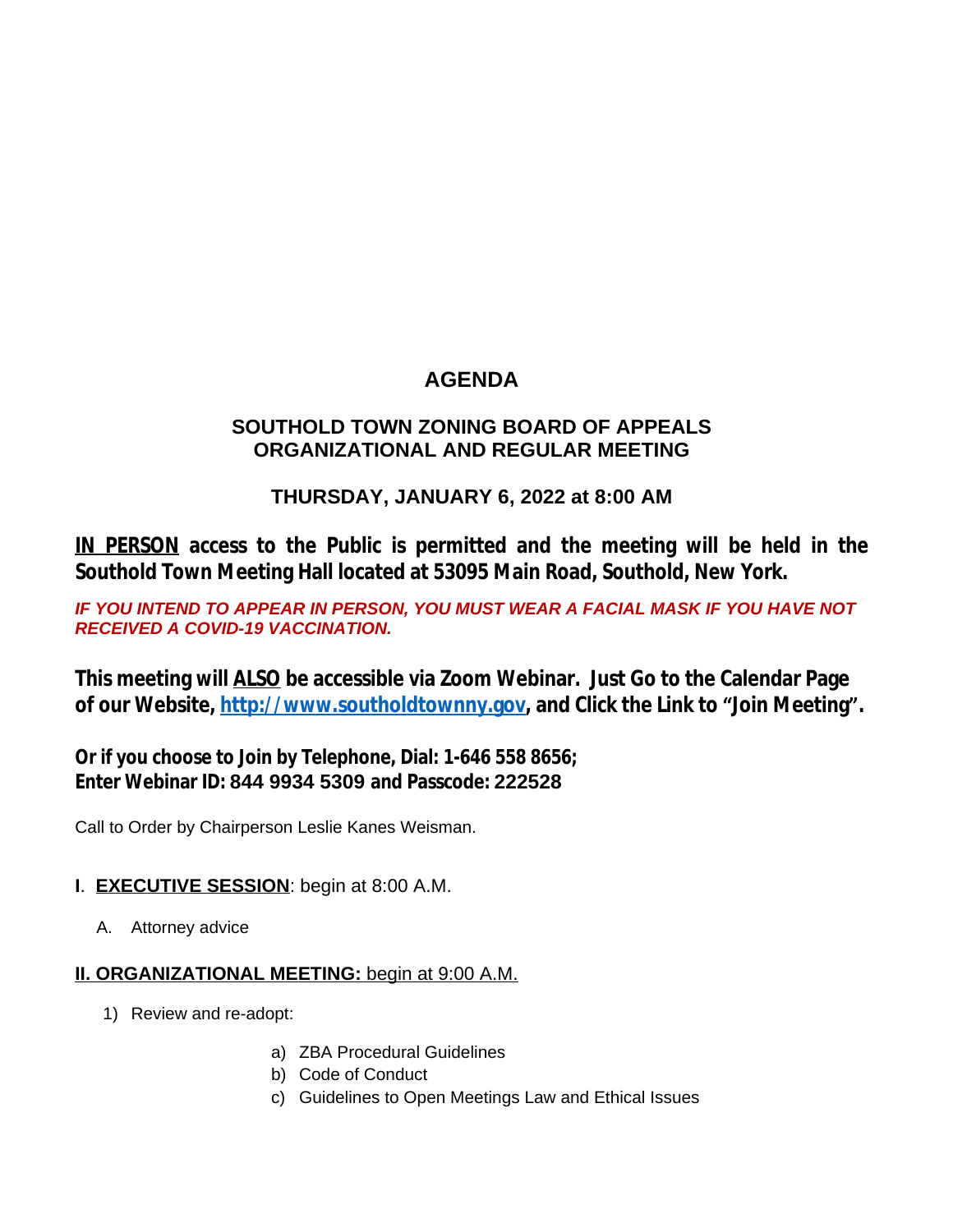January 6, 2022, Zoning Board of Appeals Regular Meeting and Organization Meeting Agenda Page 2

- 2) Review all current templates for writing draft decisions.
- 3) Review meeting dates for 2022.
- 4) Appointment by the Chairperson of Vice Chair for the year 2022.

#### **III**. **WORK SESSION**: Begin at 9:30 AM.

A. Requests from Board Members for future agenda items.

#### **IV. STATE ENVIRONMENTAL QUALITY REVIEWS**;

#### **New Applications**:

A. **RESOLUTION** declaring applications that are setback/dimensional/lot waiver/accessory apartment/bed and breakfast requests as Type II Actions and not subject to environmental review pursuant to State Environmental Quality Review (SEQR) 6 NYCRR, Part 617.5 (c) including the following:

Nicholas and Aspasia Constantine #7567 Frank and Christine Mangano #7574 Linda and Daniel Lynch #7577 Ws2 Investments, LLC #7575 Rama B. Rao and Eleanor L. Thomas #7578 Peter and Maria Ganley #7581 Jay P. Mandelbaum and Lauren Gordon #7579 Keith and Lynette Kane #7576 Joseph and Deborah Polidora #7583 Thomas and Laura Johnson #7584 The Alexander Fox Stern 1997 Trust #7586 Pants View, LLC #7587

#### **V. DELIBERATIONS/POSSIBLE DECISIONS/RESOLUTIONS:**

**MARC AND SHARI WEISSBACH #7540SE - Applicants request a Special Exception under Article III, Section 280-13B(13). The Applicants are owners of subject property requesting authorization to establish an Accessory Apartment in an existing accessory structure; at: 350 Paddock Way, Mattituck, NY. SCTM#1000-107-4-2.12.**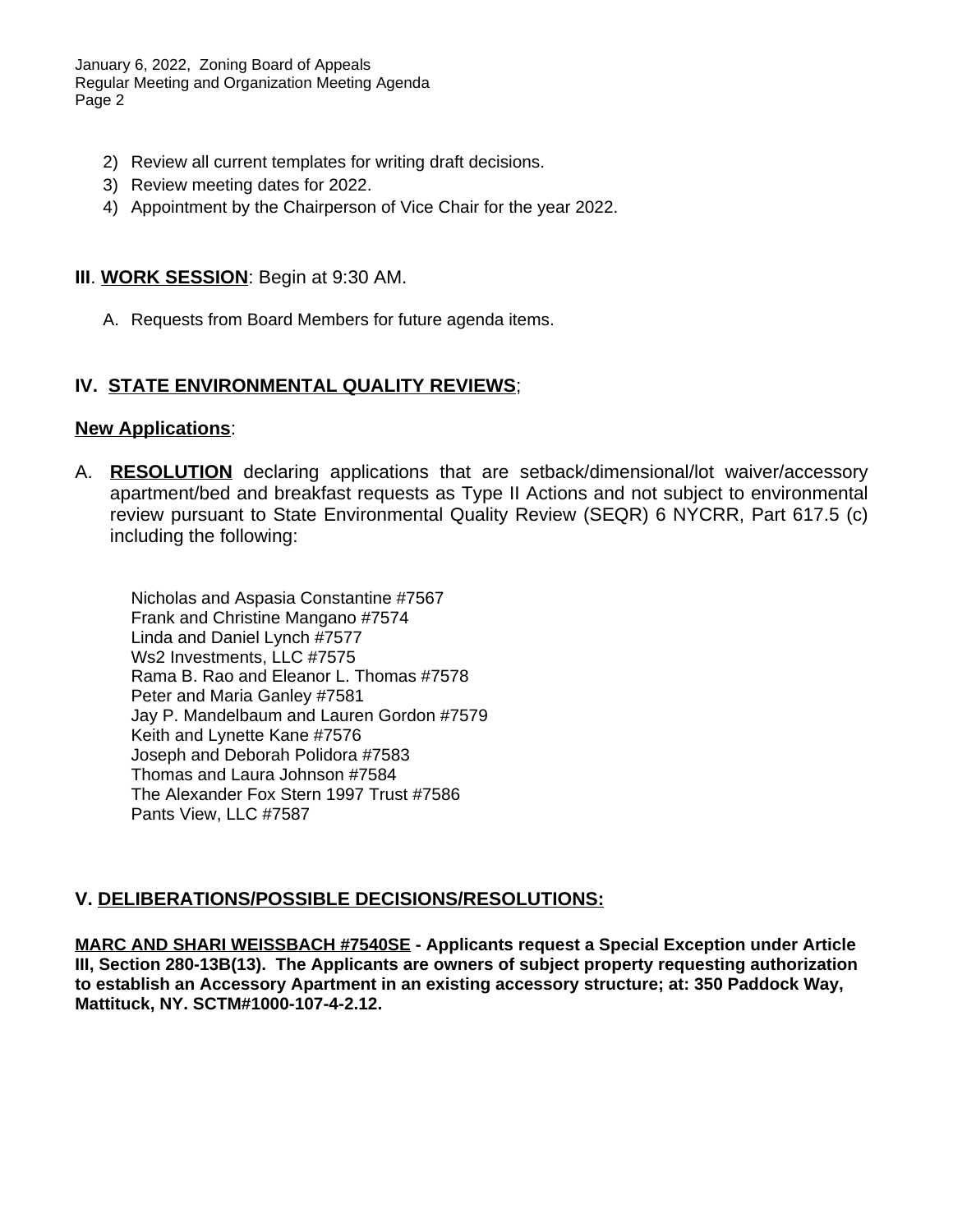**VI. PUBLIC HEARINGS**: All testimony shall be limited to zoning issues properly before the Board. Each speaker is requested to speak for five minutes, and to submit testimony in writing when possible.

**No. 1 - 10:00 A.M. - NICHOLAS AND ASPASIA CONSTANTINE #7567 – Request for Variances from Article XXIII, Section 280-124; and the Building Inspector's July 23, 2021 Notice of Disapproval based on an application for a permit to demolish an existing dwelling and to construct a new single family dwelling; at 1) located less than the code required minimum side yard setback of 10 feet on each side; 2) located less than the code required minimum combined side yard setback of 25 feet; located at: 275 Miriam Road, Mattituck, NY. SCTM No. 1000-99-1-28.**

**No. 2 - 10:10 A.M. - FRANK AND CHRISTINE MANGANO #7574 – Request for a Variance from Article XXIII, Section 280-124; and the Building Inspector's August 13, 2021 Notice of Disapproval based on an application for a permit to construct additions and alterations to an existing single family dwelling; at 1) more than the code permitted maximum lot coverage of 20%; located at: 370 Sunset Way, Southold, NY. SCTM No. 1000-91-1-7.**

**No. 3 - 10:20 A.M. - LINDA AND DANIEL LYNCH #7577 – Request for a Variance from Article XXIII, Section 280-124; and the Building Inspector's July 1, 2021, Amended September 3, 2021 Notice of Disapproval based on an application to legalize an "as-built" deck addition; at 1) located less than the code minimum required rear yard setback of 35 feet; located at: 2070 Grathwohl Road, New Suffolk, NY. SCTM No. 1000-117-2-14.**

**No. 4 - 10:30 A.M. - WS2 INVESTMENTS, LLC #7575 – Request for a Variance from Article III, Section 280-15; and the Building Inspector's August 5, 2021 Notice of Disapproval based on an application for a permit to construct a non-habitable accessory garage; at 1) located in other than the code permitted rear yard; located at: East End Road, Fishers Island, NY. SCTM No. 1000-4-6- 1.**

**No. 5 - 10:40 A.M. - RAMA B. RAO AND ELEANOR L. THOMAS #7578 – Request for a Variance from Article XXIII, Section 280-124; and the Building Inspector's July 13, 2021, Notice of Disapproval based on an application for a permit to construct additions and alterations to an existing single family dwelling; at 1) located less than the code minimum required front yard setback of 50 feet; located at: 1725 King Street, Orient, NY. SCTM No. 1000-26-2-43.4.**

**No. 6 - 10:50 A.M. - PETER AND MARIA GANLEY #7581 – Request for Variances from Article XXIII, Section 280-124; and the Building Inspector's August 13, 2021 Notice of Disapproval based on an application for a permit to construct additions and alterations and to legalize an "as built" rear deck addition to an existing single family dwelling; at 1) located less than the code minimum required side yard setback of 15 feet; 2) located less than the code minimum required combined side yard setback of 35 feet; located at: 785 Fishermans Beach Road, Cutchogue, NY. SCTM No. 1000-111-1-31.**

**No 7. - 11:00 A.M. - JAY P. MANDELBAUM AND LAUREN GORDON #7579 – Request for Variances from Article IV, Section 280-18 and the Building Inspector's August 4, 2021 Notice of Disapproval based on an application for a permit to construct a single family dwelling and an accessory raised patio with a hot tub; where, 1) the proposed construction would result in a lot coverage of 31% where the code only permits a maximum lot coverage of 20%, and 2) the proposed raised patio and hot tub would be located partially in the side yard where the code requires accessory**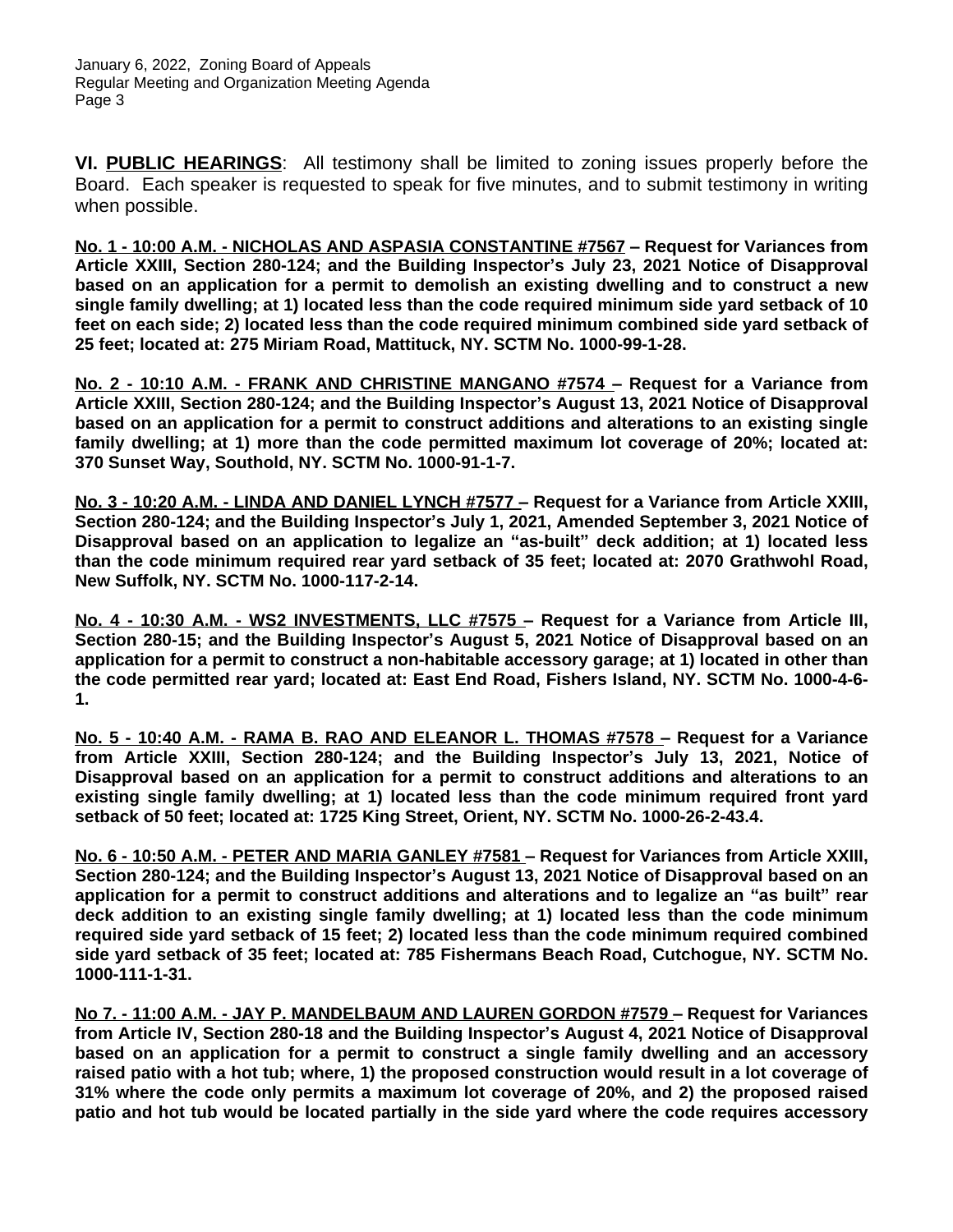January 6, 2022, Zoning Board of Appeals Regular Meeting and Organization Meeting Agenda Page 4

**structures and buildings must be located in the rear yard; for property located at: 920 Kimberly Lane, Southold, NY. SCTM No. 1000-70-13-20.15. In addition, the property owner seeks to amend Declaration Covenants and Restrictions on the subject property which require the removal of the existing tennis court if a single family dwelling is not constructed within a specific timeframe.**

**No. 8 - 1:00 P.M. - KEITH AND LYNETTE KANE #7576 – Request for Variances from Article XXIII, Section 280-124; and the Building Inspector's August 23, 2021 Notice of Disapproval based on an application for a permit to legalize the "as built" conversion of the approved screened porch to conditioned habitable space attached to an existing single family dwelling; at 1) located less than the code minimum required side yard setback of 15 feet; 2) located less than the code minimum required combined side yard setback of 35 feet; located at: 335 Village Lane, Orient, NY. SCTM No. 1000-25-2-4.13.**

**No. 9 - 1:10 P.M. - JOSEPH AND DEBORAH POLIDORA #7583 – Request for Variances from Article XXIII, Section 280-124; and the Building Inspector's September 13, 2021 Notice of Disapproval based on an application for a permit to construct a one story addition connecting an existing single family dwelling to an existing detached garage; at 1) located less than the code minimum required side yard setback of 15 feet on two sides; 2) located less than the code minimum required combined side yard setback of 35 feet; located at: 1055 Point Pleasant Road, Mattituck, NY. SCTM No. 1000-114-1-1.**

**No. 10 - 1:20 P.M. - THOMAS AND LAURA JOHNSON #7584 – Request for a Variance from Article XXIII, Section 280-124; and the Building Inspector's September 8, 2021 Notice of Disapproval based on an application for a permit to construct additions and alterations to an existing single family dwelling; at 1) located less than the code minimum required front yard setback of 35 feet; located at: Off Fox Avenue, Fishers Island, NY. SCTM No. 1000-9-1-18.**

**No. 11 - 1:30 P.M. - THE ALEXANDER FOX STERN 1997 TRUST #7586 – Request for a Variance from Article XXII, Section 280-116A(1) and the Building Inspector's August 16, 2021 Notice of Disapproval based on an application for a permit to demolish an existing single family dwelling and to construct a new single family dwelling on the existing foundation; at 1) dwelling is located** less than the code required 100 feet from the top of the bluff; located at: 63165 County Road 48, **Greenport, NY. SCTM No. 1000-40-1-14.**

**No. 12 - 1:40 P.M. - PANTS VIEW, LLC #7587 – Request for Variances from Article XXII, Section 280-116A(1); Article XXIII, Section 124; and the Building Inspector's August 3, 2021 Notice of Disapproval based on an application to demolish and reconstruct a single family dwelling; at 1)** located less than the code required 100 feet from the top of the bluff; 2) located less than the **code required side yard setback of 15 feet; 3) more than the code permitted maximum lot coverage of 20%; located at: 2022 Hyatt Road, Southold, NY. SCTM No. 1000-50-1-21.**

#### **VII. RESOLUTIONS:**

- A. Resolution for next Regular Meeting with Public Hearings to be held Thursday, February 3, 2022, 8:30 AM.
- B. Resolution to approve Minutes from Special Meeting held December 16, 2020.